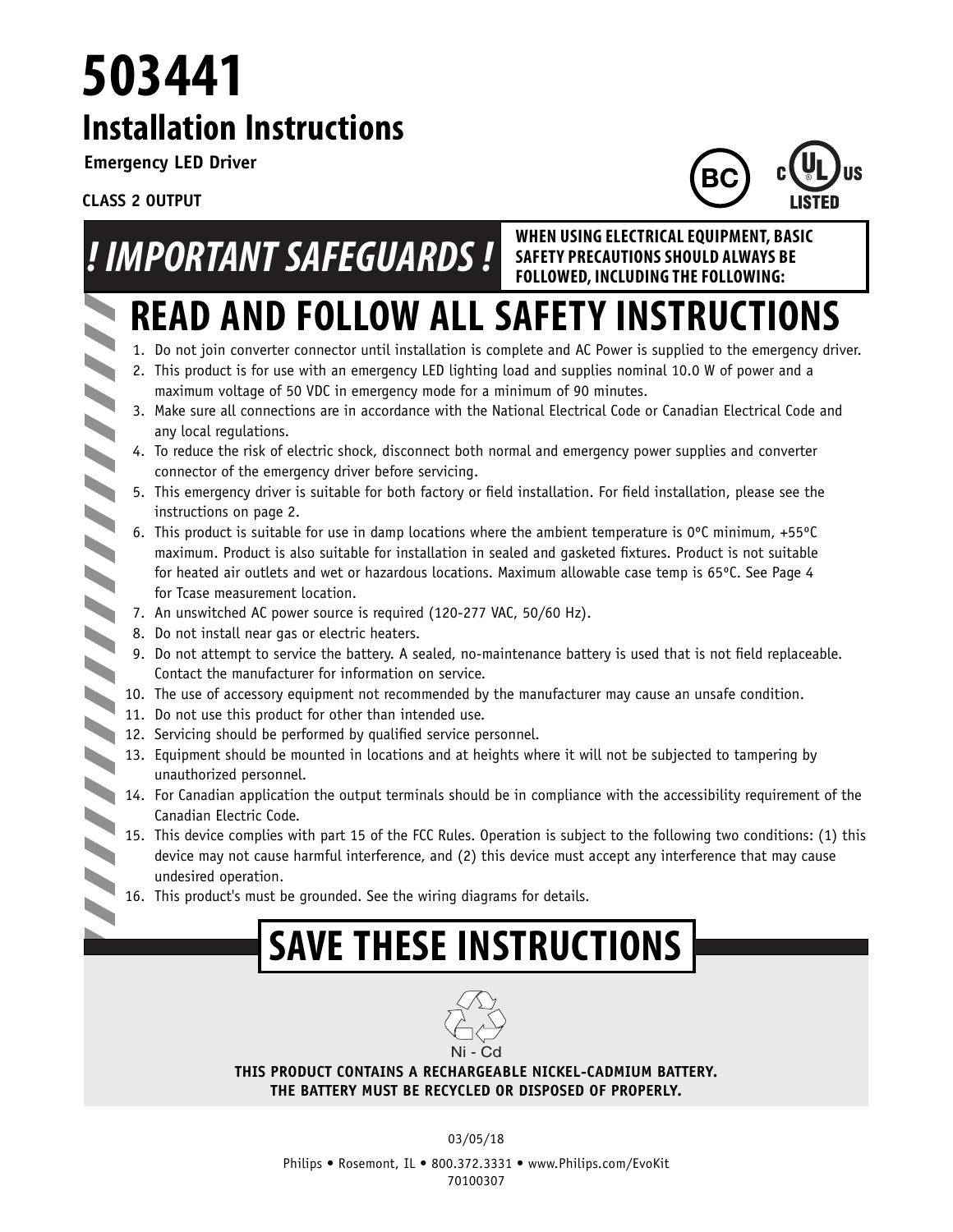



### **CAUTION: DO NOT JOIN CONVERTER CONNECTOR UNTIL INSTALLATION IS COMPLETE AND AC POWER IS SUPPLIED TO THE EMERGENCY DRIVER.**

**NOTE:** Make sure the necessary branch circuit wiring is available. An unswitched source of power is required. The emergency driver must be fed from the same branch circuit as the AC driver.

This product is suitable for field installation with suitable LED loads including LED luminaires, DC voltage driven LED replacements for fluorescent lamps and others. There are four (4) checks to determine if your luminaire is eligible for field installation.

- 1. Ensure the LED load's rated power is greater than or equal to the power output of this emergency LED driver. This is to ensure that this emergency product will not produce more power than the LED load can handle, thus ensuring that the LED load will not be damaged when the system is in the emergency mode.
- 2. Verify that the forward voltage of the luminaire's LED array is within the limits of this emergency LED driver. The forward voltage of the LED array is commonly designated as Vf and should be found on the luminaire markings, in the luminaire specifications, or imprinted directly on the LED arrays. If multiple LED arrays are to be driven, verify that the total forward voltage is within the limits of this product. Using a voltage meter, it may be possible to directly measure the voltage across the LED arrays when operating from the AC driver.
- 3. Ensure the output current of the LED driver does not exceed 3.0 Amps. This is the current into the blue wire.
- 4. Ensure there will be sufficient light output in the end application. Estimate the egress lighting illumination levels by doing the following:
	- a. Find the efficacy of the LED load. This can be provided by the luminaire manufacture. This number will be given in lumens per watt (lm/w). It is the installer's responsibility to validate the luminaire manufacturer's efficacy data. This can be accomplished by direct measurement, by review of independent 3rd party test data (UL, ETL, etc.), accessing a public database of 3rd party data (such as Design Lights Consortium, www.designlights.org), or other comparable means.
	- b. Lumens can be calculated by multiplying the output power of the emergency LED driver by the efficacy of the LED load. In many cases the actual lumen output in emergency mode will be greater than this calculation gives, however it will provide a good estimate for beginning the lighting design of the system.

#### *Lumens In Emergency Mode = Lumens per Watt of Fixture \* Output Power of Chosen Product*

#### **(Lumens)** *=* **(lm/W)** *\* 10* **W**

 c. Using the results of this calculation and industry standard lighting design tools, calculate the anticipated illumination levels in the path of egress.

**NOTE:** This product has been designed to reliably interface with a wide selection of LED loads and is electrically compatible with every simple LED array that meets criteria 1 and 2 above. However, compatibility cannot be guaranteed with all current and future LED systems. Compatibility testing of the end-use system is suggested. Please contact the factory with any questions.

**NOTE:** After installation, it will be necessary to measure the egress lighting illumination levels to ensure it complies with national, state, and local code requirements.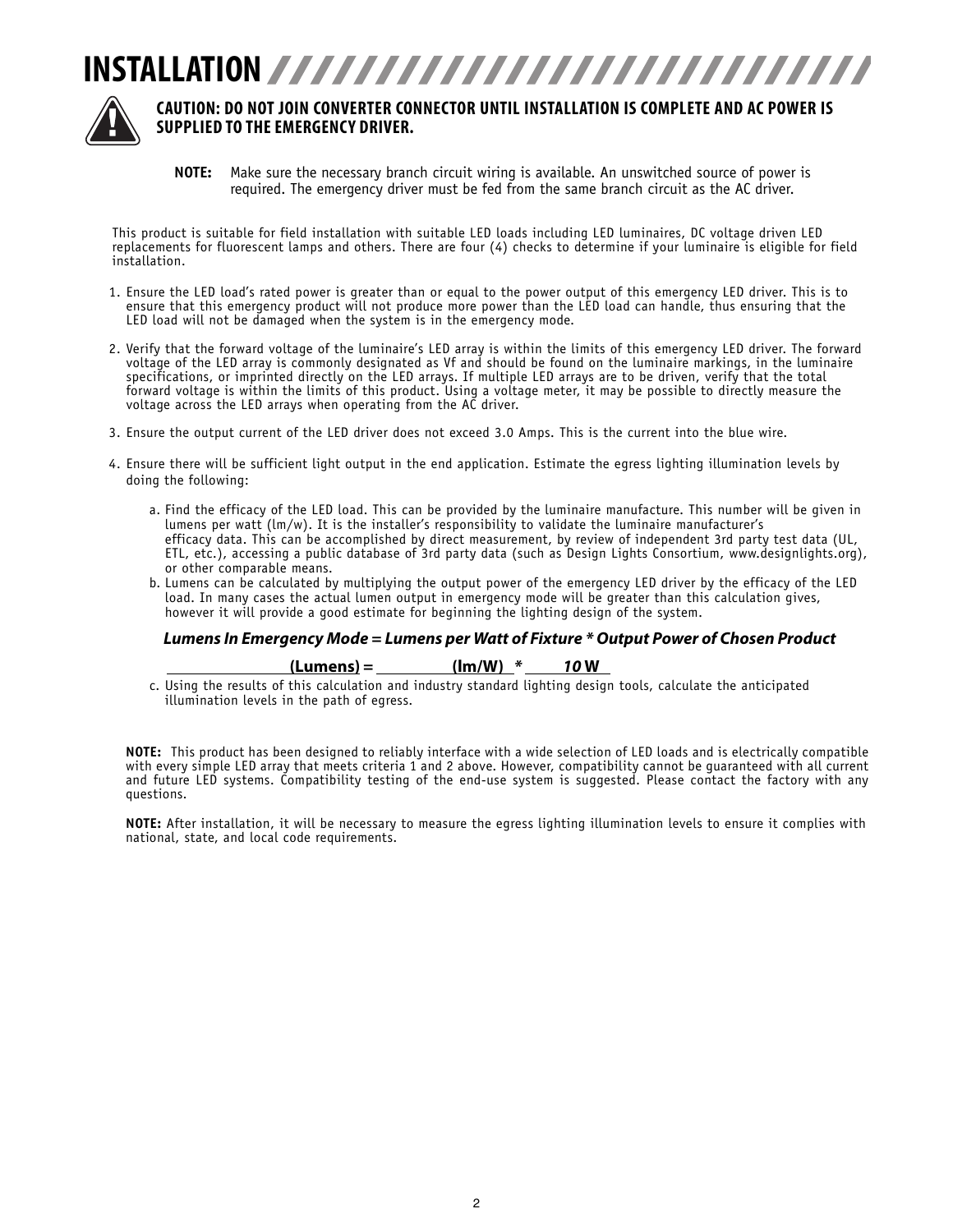### **STEP #1 INSTALLING THE EMERGENCY DRIVER**

- > Disconnect AC power from the LED luminaire.
- > Mount the emergency LED driver by the mounting tabs using the supplied screws. The luminaire's installation instructions may provide guidance on the recommended mounting location.
- **NOTE: This Product in the polycarbonate case must be installed inside of an luminaire or other suitable enclosure.**





 **If the application requires the emergency driver to be mounted on top of the luminare please use wire bundle cover kit (RMC-60). Please note, the RMC-60 kit contains enough parts to install two products.**

- > **Mounting Height:** This product meets or exceeds the NFPA minimum light requirements with all loads, down to the smallest rated lamp load, at heights up to 7.17ft (2.2m). Many factors influence emergency illumination levels, such as the lamp load selected, luminare design, and environmental factors therefore end use verification is necessary. For field installations, when the attached luminaire is mounted at heights greater than 7.17ft (2.2m), the level of illumination must be measured in the end application to ensure the requirements of NFPA 101 and local codes are satisfied.
- > Remote Mounting This product may be remote mounting from the fixture. The 2 wire illuminated test switch may also be remote mounting which the violet and brown leads are class 2 rated. **CAUTION:** Remote mounting Can result in reduced power output. For remote mounting more than 5 five feet from the luminaire, Please consult factory to determine the minimum remote necessary wire gauge.
- > If mounting remotely, ensure the product is installed inside of a locally approved enclosure.

### **STEP #2 INSTALLING THE 2W-ITS ON FIXTURE SURFACE**

- > Mount the supplied 2W-ITS (2-wire illuminated test switch) in a location that is visible and accessible by maintenance personnel. The 2W-ITS mounts through a  $\frac{1}{2}$ " hole which may need to be made in the luminaire or could come pre-punched by the luminaire supplier.
- > Wire the test switch per wiring diagrams provided on these instructions.
- > If wired correctly, the 2W-ITS indicator light should be ON when AC power is supplied to the fixture, and connvertor connoctor is closed indicating that the emergency inverter battery is charging. After installing, mark with the "PUSH TO EMERGING MYCREET Bactery is enarging. These missing TEST" and "CHARGING INDICATOR LIGHT" labels.



### **STEP #3 WIRING THE EMERGENCY DRIVER**

- > Select the appropriate wiring diagram to connect the emergency driver to the AC driver and LED load. Make sure all connections are in accordance with the National Electrical Code and any local regulations.
- > After installation is complete, supply AC power to the emergency driver and join the converter connector.
- > At this point, power should be connected to both the AC driver and the emergency driver, and the Charging Indicator Light should illuminate indicating the battery is charging.
- > A short-term discharge test may be conducted after the emergency driver has been charged for one hour. Charge for 24 hours before conducting a long-term discharge test. Refer to OPERATION.
- > In a readily visible location, attach the label **"CAUTION This Unit Has More Than One Power Connection Point. To Reduce The Risk Of Electric Shock, Disconnect Both The Branch Circuit-Breakers Or Fuses And Emergency Power Supplies Before Servicing."**